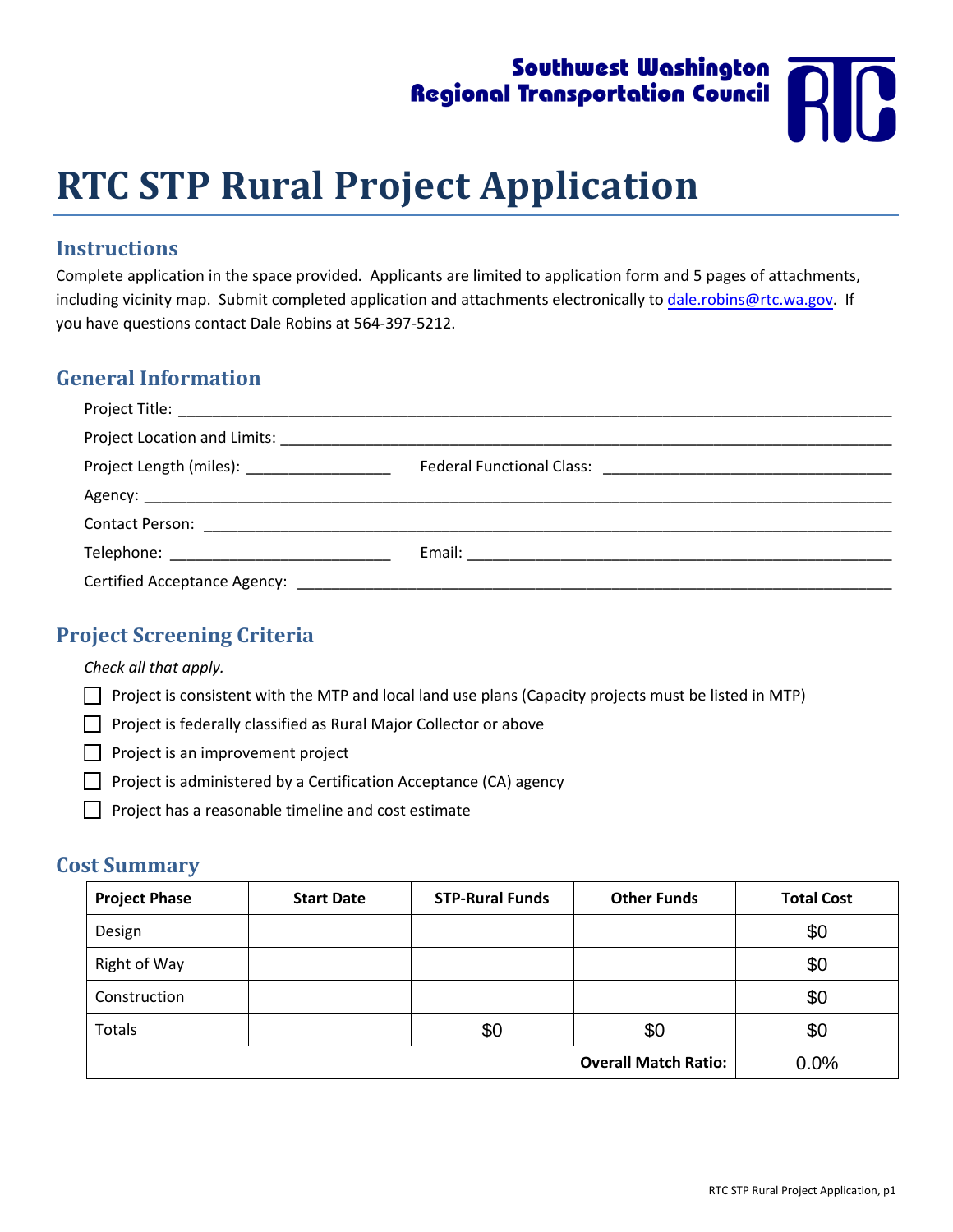# **Funding Partners**

List all "Other Funds" contributing to the project: (Must match Other Funds from Cost Summary Table)

| <b>Funding Source</b> | Amount |
|-----------------------|--------|
|                       |        |
|                       |        |
|                       |        |
|                       |        |
|                       |        |

# **Project Information**

1. Project Description ‐ Explain the nature of the project, indicate major work involved, and brief comparison of existing and proposed conditions. (Attach 8.5" X 11" vicinity map):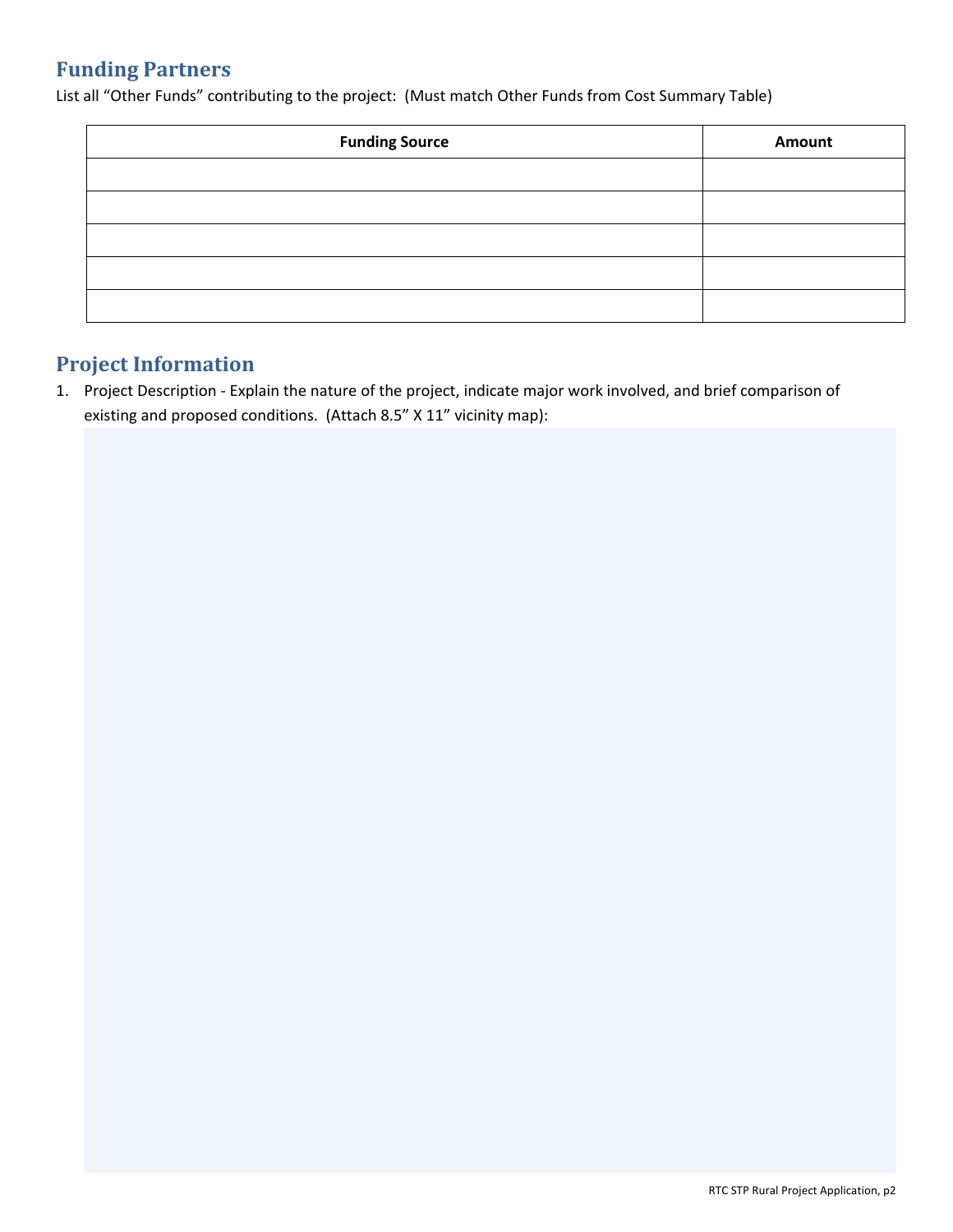# **Project Need**

Project Need ‐ Describe the need for project and problem project addresses:

24-Hour Traffic Volume: \_\_\_\_\_\_\_\_\_\_\_\_\_\_\_\_\_\_\_ ADT (Attach copy of count or list source of count below)

Source of Traffic Count: \_\_\_\_\_\_\_\_\_\_\_\_\_\_\_\_\_\_\_\_\_\_\_\_\_\_\_\_\_\_\_\_\_\_\_\_\_\_\_\_\_\_\_\_\_\_\_\_\_\_\_\_\_\_\_\_\_\_\_\_\_\_\_\_\_\_\_\_\_\_\_\_\_\_\_\_\_\_

# **Safety**

Accident Analysis Sheet – Annual Benefit: \_\_\_\_\_\_\_\_\_\_\_\_\_\_\_\_\_\_\_\_\_\_\_\_\_(Attach Accident Analysis Worksheet)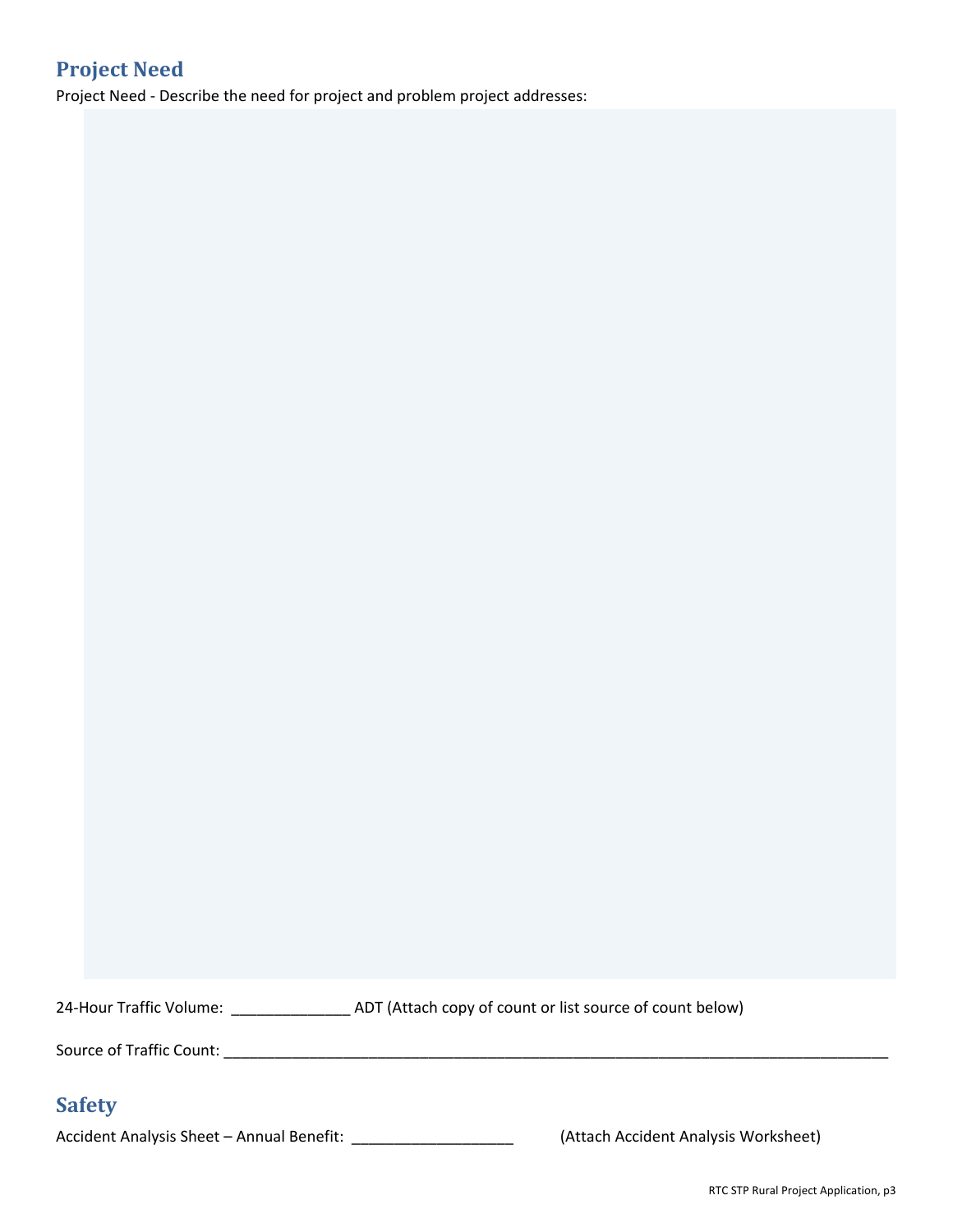Describe other safety benefits (Sight Distance, Drainage, Skewed Intersection, School Zone, Sidewalk, Railroad Crossing, Control Access/Parking, Obstruction, Lighting, Turn Pockets, Adjacent Terrain, etc.):

## **Road Condition**

Pavement Condition Rating: \_\_\_\_\_\_\_\_\_\_

Source of Pavement Condition Rating: \_\_\_\_\_\_\_\_\_\_\_\_\_\_\_\_\_\_\_\_\_\_\_\_\_\_\_\_\_\_\_\_\_\_\_\_\_\_\_\_\_\_\_\_\_\_\_\_\_\_\_\_\_\_\_\_\_\_\_\_\_\_\_

Existing and Proposed Conditions:

|                               | <b>Existing Condition</b> | <b>Proposed Condition</b> |
|-------------------------------|---------------------------|---------------------------|
| Pavement width in feet        |                           |                           |
| Minimum road standard width   |                           |                           |
| Number of travel lanes        |                           |                           |
| Center turn lane/turn pockets | Yes                       | Yes                       |
| Shoulder width in feet        |                           |                           |
| Paved shoulder                | Yes                       | Yes                       |

Truck Route:  $\Box$  Yes  $\Box$  No Estimated number of daily Trucks:  $\_\_$ 

Bus Route:  $\Box$  Yes  $\Box$  No Estimated number of daily Buses:  $\Box$